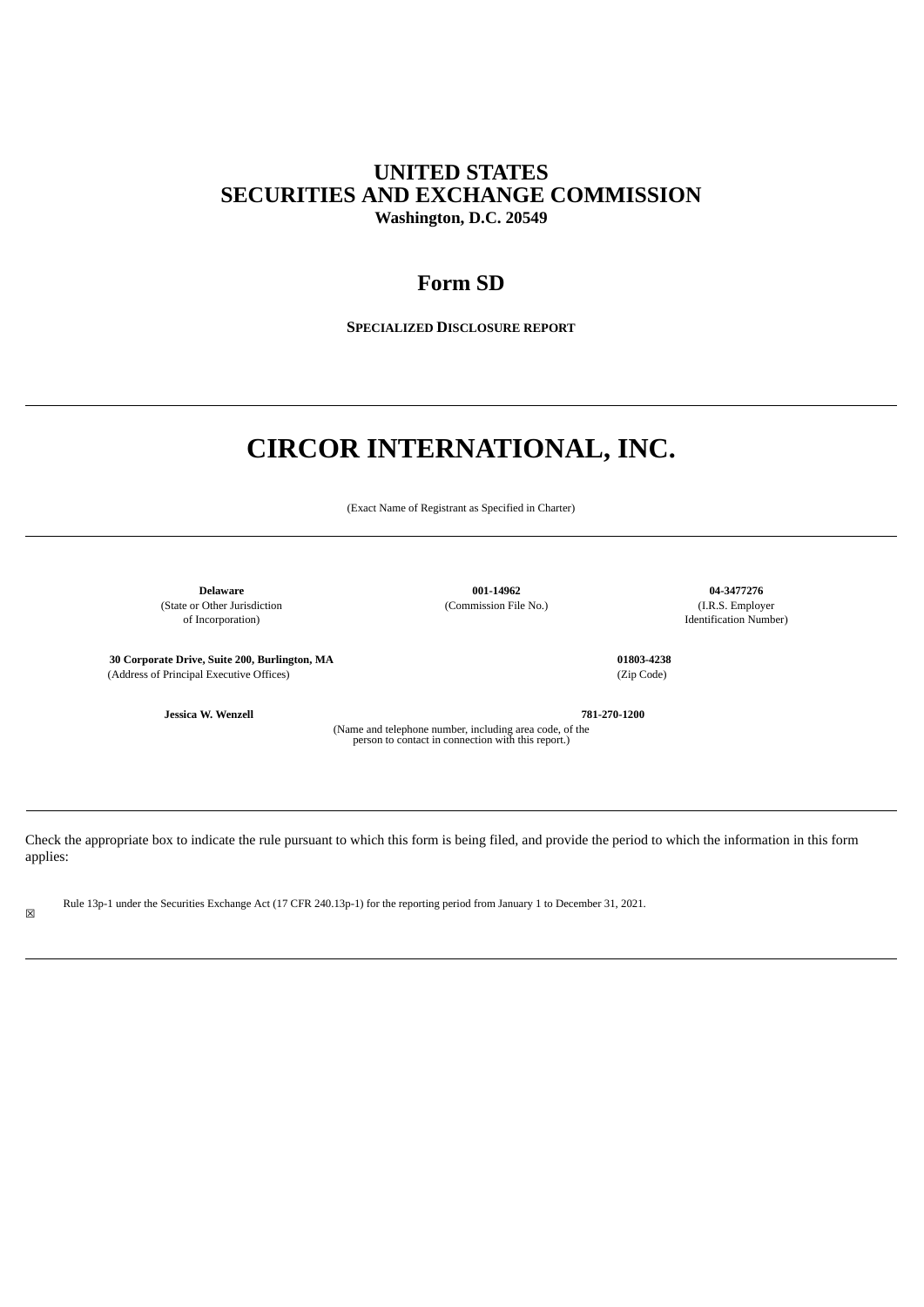# **Section 1 - Conflict Minerals Disclosure**

Item 1.01 Conflict Minerals Disclosure and Report

Based upon its Reasonable Country of Origin Inquiry the registrant has determined that it is necessary to file a Conflict Minerals Report.

Item 1.02

A copy of CIRCOR International, Inc.'s 2021 Conflict Minerals Report is provided as Exhibit 1.01 hereto and is publicly available at http://investors.circor.com/investors/conflict-minerals-policy.

**Section 2 – Exhibits**

[Exhibit](#page-2-0) 1.01 - Conflict Minerals Report as required by Items 1.01 and 1.02 of this Form.

# **SIGNATURE**

2

Pursuant to the requirements of the Securities Exchange Act of 1934, the registrant has duly caused this report to be signed on its behalf by the duly authorized undersigned.

CIRCOR International, Inc. (Registrant)

By: /s/ Jessica W. Wenzell  $\overline{\phantom{a}}$  , where  $\overline{\phantom{a}}$  , where  $\overline{\phantom{a}}$  ,  $\overline{\phantom{a}}$  ,  $\overline{\phantom{a}}$  ,  $\overline{\phantom{a}}$  ,  $\overline{\phantom{a}}$  ,  $\overline{\phantom{a}}$  ,  $\overline{\phantom{a}}$  ,  $\overline{\phantom{a}}$  ,  $\overline{\phantom{a}}$  ,  $\overline{\phantom{a}}$  ,  $\overline{\phantom{a}}$  ,  $\overline{\phantom{a}}$  ,  $\overline{\phantom{a}}$  ,

Jessica W. Wenzell General Counsel and Chief People Officer

May 31, 2022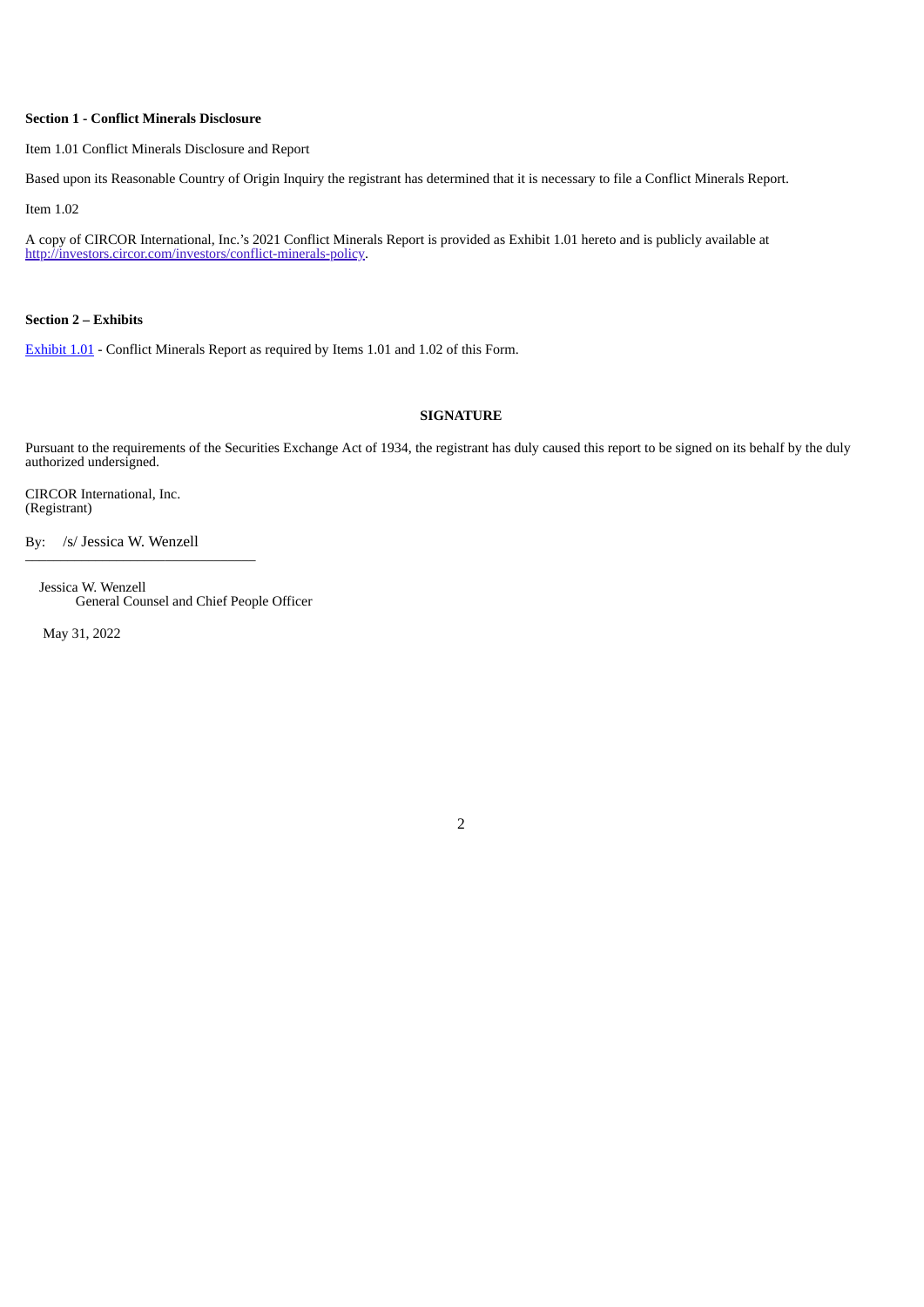#### **CIRCOR International, Inc. Conflict Minerals Report For The Year Ended December 31, 2021**

<span id="page-2-0"></span>This report for the year ended December 31, 2021 (the "Reporting Period") is presented pursuant to Rule 13p-1 under the Securities Exchange Act of 1934 (the "Conflict Minerals Rule"). The Conflict Minerals Rule, through Form SD, requires the disclosure of certain information if a company manufactures or contracts to manufacture products for which certain "conflict minerals" (as defined below) are necessary to the functionality or production of such products. Form SD defines "*conflict minerals*" as: (i)(a) columbite-tantalite (or coltan, the metal ore from which tantalum is extracted), (b) cassiterite (the metal ore from which tin is extracted), (c) gold and (d) wolframite (the metal ore from which tungsten is extracted), or their derivatives, which are currently limited to tantalum, tin and tungsten; or (ii) any other mineral or its derivatives determined by the U.S. Secretary of State to be financing conflict in the Democratic Republic of the Congo or an "adjoining country," as such term is defined in Form SD (each a "Covered Country, collectively, the "Covered Countries"). Please refer to the Conflict Minerals Rule, Form SD and the 1934 Act Release No. 34-67716 for additional definitions of the terms used in this Report.

#### **1. Overview**

This report has been prepared by CIRCOR International, Inc. (herein referred to as "CIRCOR," the "Company," "we," "us," or "our"). The information in this report includes the activities of all majority-owned subsidiaries and variable interest entities that are required to be consolidated. It does not include the activities of variable interest entities that are not required to be consolidated.

Forward-looking statements contained in this report are made based on known events and circumstances at the time of release, and as such, are subject in the future to unforeseen uncertainties and risks. Statements in this report that express a belief, expectation or intention, as well as those that are not historical fact, are forward-looking statements, including statements related to the Company's compliance efforts and expected actions identified in this report. These forward-looking statements are subject to various risks, uncertainties and assumptions, including, among other matters, the Company's customers' requirements to use certain suppliers, the Company's suppliers' responsiveness and cooperation with the Company's due diliaence efforts, the Company's ability to implement improvements in its conflict minerals proaram and the Company's ability to identify and mitiaate related risks in its supply chain. If one or more of these or other risks materialize, actual results may vary materially from those expressed. For a more complete discussion of these and other risk factors, see the Company's other filinas with the Securities and Exchanae Commission ("SEC"), includina but not limited to its Annual Report on Form 10-K for the year ended December 31, 2020 and subsequent Quarterly Reports on Form 10-Q. The Company makes these statements as of the date of this disclosure, and undertakes no obligation to update them unless otherwise required by law.

**2. Product Description** CIRCOR manufactures and contracts to manufacture engineered products and sub-systems used principally in aerospace, defense and industrial markets. These products comprise many varieties of valves (ball valves, control valves, check valves, butterfly valves), fluid and gas regulators, pumps, controls, actuation and sub-system components. The products are fabricated from materials procured from the Company's suppliers through its global supply chains. CIRCOR manufactures and sells products through two major reporting segments: CIRCOR Aerospace & Defense and CIRCOR Industrial. Each of the four conflict minerals (also collectively referred to herein as "3TG" for the elements tantalum, tin, tungsten and gold) is necessary to the functionality and/or production of our product lines as described.

**3. Facilities** During the Reporting Period, our now-discontinued Pipeline Engineering business operated facilities in Houston, TX and Yorkshire, UK. Our Aerospace & Defense segment operated facilities in Tampa, FL; Corona, CA; Warren, MA; Hauppauge, NY; Le Plessis Trévise, France; Uxbridge, UK; and Tangier, Morocco. Our Industrial segment operated facilities in Columbia, KY; Monroe, NC; Channelview, TX; and Sandy, UT; Weihai, China; Bottrop, Cologne, Kornwestheim, and Radolfzell, Germany; Delden, Netherlands; and Coimbatore and Daman, India.

**4. Due Diligence on Supply Chains** In designing our conflict minerals compliance program, we referred to the Organisation of Economic Cooperation and Development's Due Diligence Guidance for Responsible Supply Chains of Minerals from Conflict-Affected and High-Risk Areas (OECD Guidance). The five basic elements of the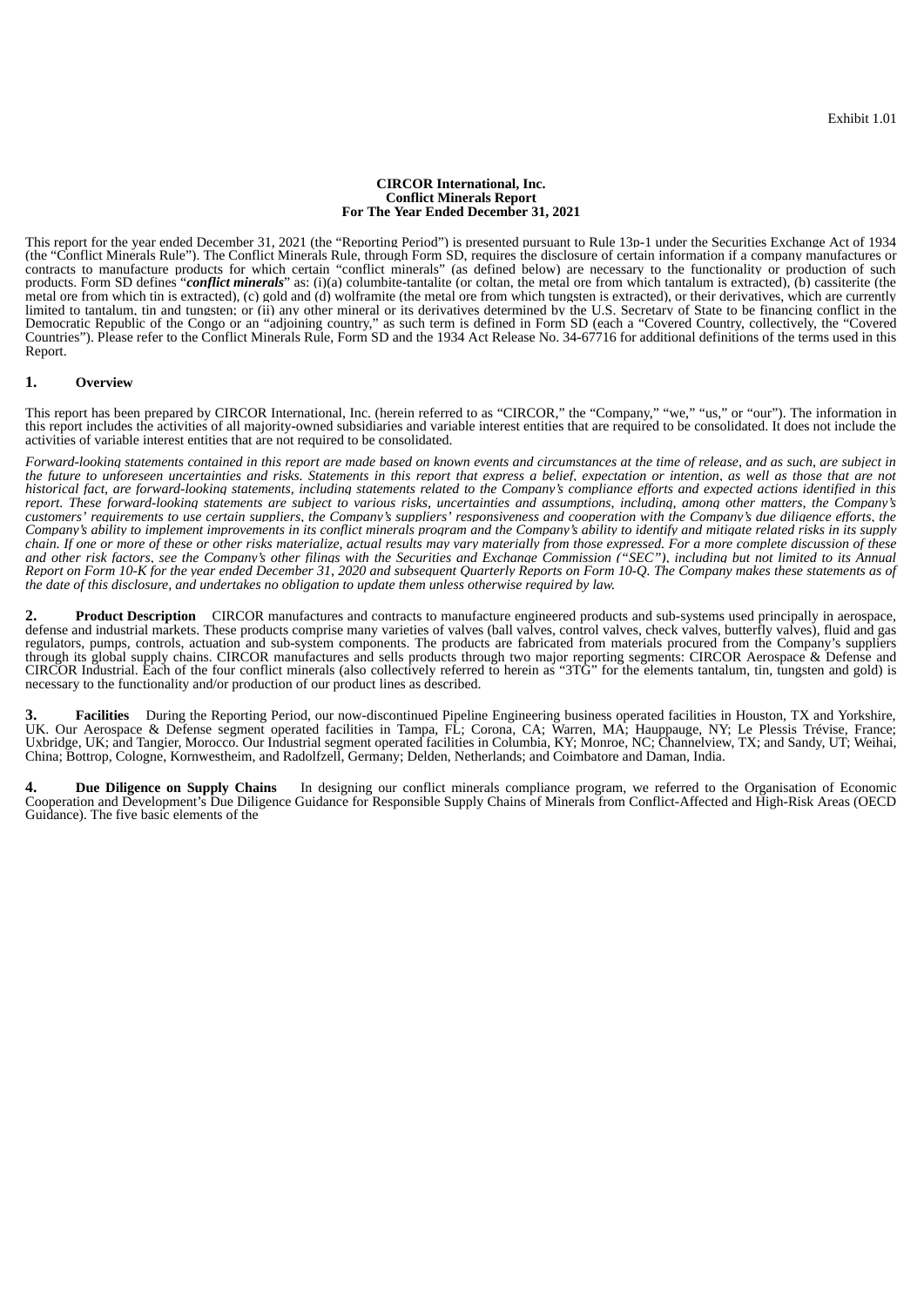OECD guidance are: 1. Establish strong management systems; 2. Identify and assess risks in the supply chain; 3. Design and implement a strategy to respond to identified risks; 4. Carry out independent third-party audit of refiner's due diligence practices; and 5. Report annually on supply chain due diligence. Our program addresses the basic elements of the OECD Guidance as described below.

#### **4.1** Establish Strong Management Systems

#### *Policy*

CIRCOR has adopted a Conflict Minerals Policy which is posted on our website at http://investors.circor.com/investors/conflict-minerals-policy. In following its policy, the Company is committed to making continuous improvements toward ensuring that its products do not include 3TG from sources that support the armed conflict in the Covered Countries.

#### *Internal Team*

The Company has established a management system for its conflict minerals program. Our management system includes CIRCOR's Global Supply Chain Team with management representatives in each of its operating divisions as well as a team of subject matter experts from relevant functions, including Materials Management, Engineering and the Legal and Accounting functions. The team of subject matter experts is responsible for implementing our conflict minerals compliance strategy and is led by our supply chain organization and our legal department. In organizing and conducting our annual survey for the Reporting Period, the Company worked closely with its contracted service provider Source Intelligence. Senior management representatives have been briefed on the results of our due diligence efforts.

#### *Control Systems*

As the Company does not have direct relationships with smelters and refiners of conflict minerals, it has retained a service provider, Source Intelligence, for supply chain research, consulting and conflict minerals database management services. Through our service provider, we are able to reference external databases and independent organizations to validate information on source smelters and gold refiners as reported to the Company by its suppliers. Our controls are supported by our Code of Conduct, which outlines expected behaviors for all employees and provides a complaint mechanism that can accommodate anonymous complaints via telephone and email. This mechanism is also available through the Company's website.

#### *Strengthen Engagement with Suppliers*

The Company has revised many of its contractual relationships with suppliers to include requirements that they cooperate with our efforts to conduct due diligence on our supply chains. The Company requires suppliers to provide written certifications on the country of origin of any conflict minerals contained in the materials they supply to CIRCOR. As we renew or enter into new long term supply agreements, we add clauses requiring suppliers to provide information about their smelters and sources of conflict minerals.

We have also added a Supplier Code of Conduct to our long-term agreements with suppliers. The Supplier Code of Conduct restates our commitment to eliminating from our supply chains any conflict mineral that has a connection to armed conflict in a Covered Country, and requires suppliers to cooperate eliminating from our supply chains any conflict mineral that has a c with our due diligence program. The Supplier Code of Conduct includes disclosure requirements to mitigate against the risk of including conflict minerals that finance armed conflict in the Covered Countries, and requires, among other things, that suppliers commit to becoming "conflict free" with respect to the materials they supply to the Company. Additional measures to improve transparency in our supply chains are described below.

#### **4.2** Identify and Assess Risk in the Supply Chain

Because of the breadth of our organizational structure, the fact that many of our products are constituted from metals, the complexity of certain products, and the depth and dynamic nature of our supply chain, we have looked across all of our business operations worldwide to organize our assessments of the products we manufacture, our suppliers and their respective upstream sources. We believe that our supply chain professionals and product engineers have identified all direct suppliers of materials that were known to contain or were reasonably believed might contain at least one 3TG ("in-scope suppliers"). These materials are the product of attenuated global supply chains. However, we recognize the possibility that some of them might include conflict minerals sourced from mines controlled by persons engaged in human rights abuses in the Covered Countries.

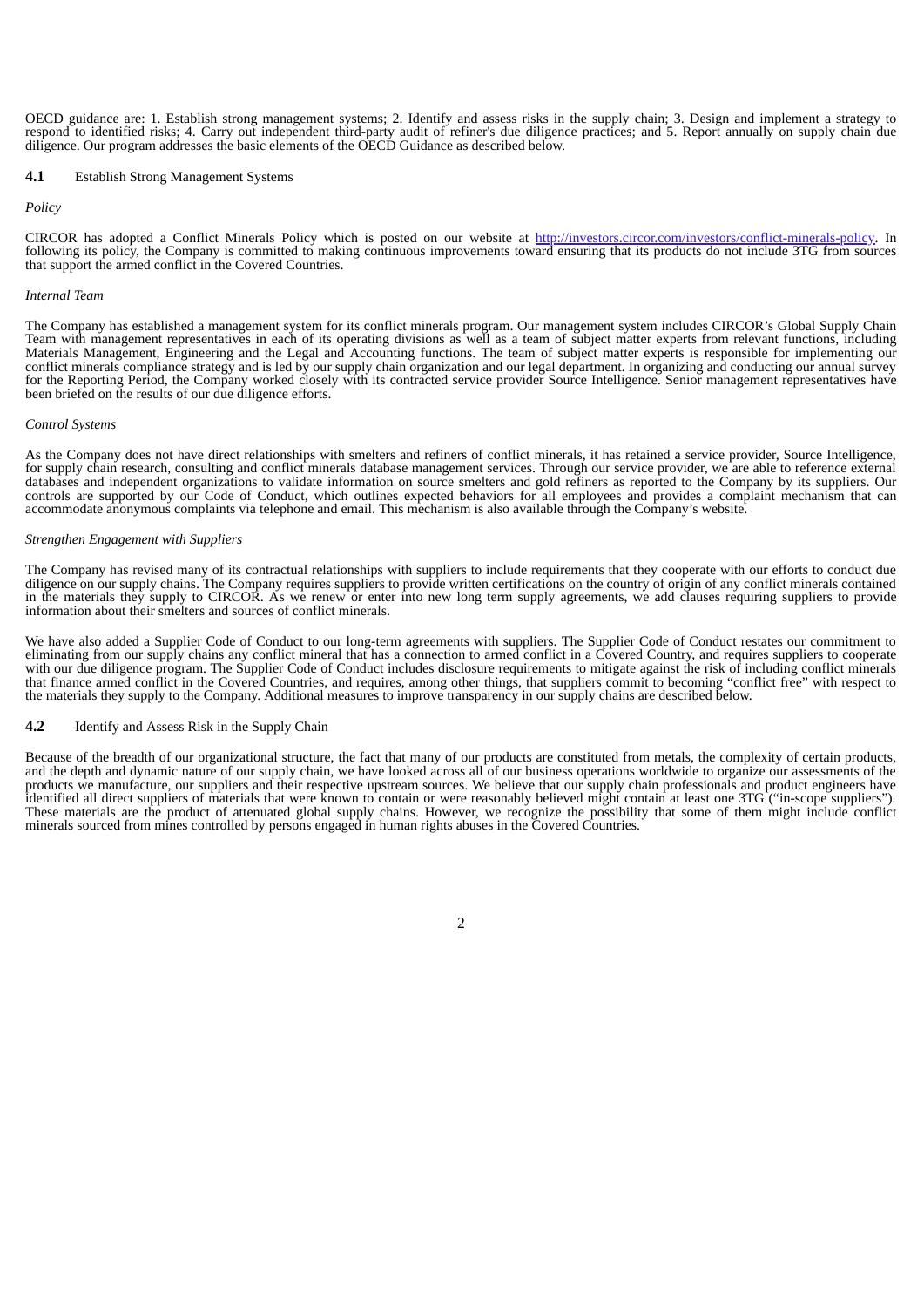## **4.3** Design and Implement a Strategy to Respond to Risks

The Company's Conflict Minerals Policy guides its risk management plan and due diligence efforts, through which its compliance program is implemented, managed and monitored. During the 2021 Reporting Period CIRCOR procured materials to manufacture its products from over two thousand three hundred  $(2,300)$  suppliers.

As in prior years, we began our due diligence on our supply chains by reviewing our products to identify all direct suppliers who provided materials which we either knew to contain or believed may contain a conflict mineral. Recognizing that conflict minerals risk is an enterprise-wide issue, we undertook to develop a database of supplier contact and location information from all business units, including email addresses and telephone contact information. The Company has consolidated detailed supplier information into a centrally administered materials management database. We conformed supplier information from across multiple business units, allowing us to consistently and accurately identify suppliers of constituent materials necessary to the functionality or production of CIRCOR finished products. This database has enabled us to elicit and organize more detailed responses from our suppliers and to improve the quantity and quality of supplier responses. Continuing into the current Reporting Period, we have developed a single master database of product information to assist us in connecting supplier information to our finished products. The Company believes that consolidation of its supplier information will help improve the overall transparency and efficiency of its supply chain management.

CIRCOR included all in-scope suppliers in its Reasonable Country of Origin Inquiry ("RCOI"). To obtain the required information from suppliers, the Company utilized the most current version of the Conflict Minerals Reporting Template ("CMRT") based on the questionnaire form developed and published by the Responsible Minerals Initiative ("RMI"), formerly the Conflict-Free Sourcing Initiative, originally established by the Electronic Industry Citizenship Coalition and the Global e-Sustainability Initiative. Each CIRCOR supplier was requested to provide detailed information regarding the supplier's conflict minerals policy, the presence and sources of any conflict minerals contained in materials supplied to CIRCOR, the supplier's engagement with its upstream suppliers, and identification of the smelters from which the supplier had sourced any 3TG materials. We directed suppliers to follow written instructions for completing the form. Suppliers could also link to recorded training that illustrates proper use of the tool. The CMRT can be completed in several non-English languages and is consistent with the template in use by many companies in their due diligence processes relating to conflict minerals. We requested suppliers to submit their responses in an on-line format (rather than uploading their own spreadsheets) and we pre-set the reporting format to elicit product-level responses.

Where suppliers failed to respond to our initial request, reminder emails were sent to them requesting completion of the CMRT. In many cases, this exercise was repeated multiple times. Suppliers who remained non-responsive to our email reminders were contacted directly via telephone and were offered assistance. As our supply chains are global, we utilized service staff members who are fluent in several non-English languages to communicate with suppliers and facilitate their participation in our RCOI program. This assistance included, but was not limited to, providing further information about CIRCOR's conflict minerals compliance program, an explanation of the information sought and why its collection is necessary, a review of how the information would be used and clarification of the instructions for completing the CMRT template. The Company's supply chain organization also contacted suppliers directly to remind them of CIRCOR's program and urge their participation. Our survey program has helped to drive greater awareness in our supplier community of the Conflict Minerals Rule and the importance of cooperation with CIRCOR as a regulated customer.

#### *Due Diligence Results: Survey Responses*

Information provided by suppliers who responded to the Company's RCOI was aggregated into the Company's online data platform. As was the case last year, our efforts to collect information from our suppliers continued into the current calendar year. We collected over 750 responses from suppliers. This represents an increase from the total of last year's responses.

CIRCOR's suppliers vary widely in size and sophistication. The information received also varied in its consistency and accuracy, both internally and when checked against known data from independent sources. For example, although the CMRT template sent to suppliers for completion was pre-set to elicit product-level information, many of our responding suppliers provided data on an enterprise-wide basis, without specifying the products to which their data related. In addition, some suppliers indicated that they were providing information for "all products" without specifying whether this entry described allproducts-sold-to-CIRCOR or all-products-produced-by-the-supplier. Because of this ambiguity, we were unable to distinguish whether such a supplier who reported having sourced *any* 3TG from a Covered Country had in fact incorporated those specific lots of minerals into the specific lot(s) of product(s) it sold to CIRCOR. Based on information available at this time, we are therefore unable to trace certain conflict minerals in the materials supplied to us to a particular source location so as to validate which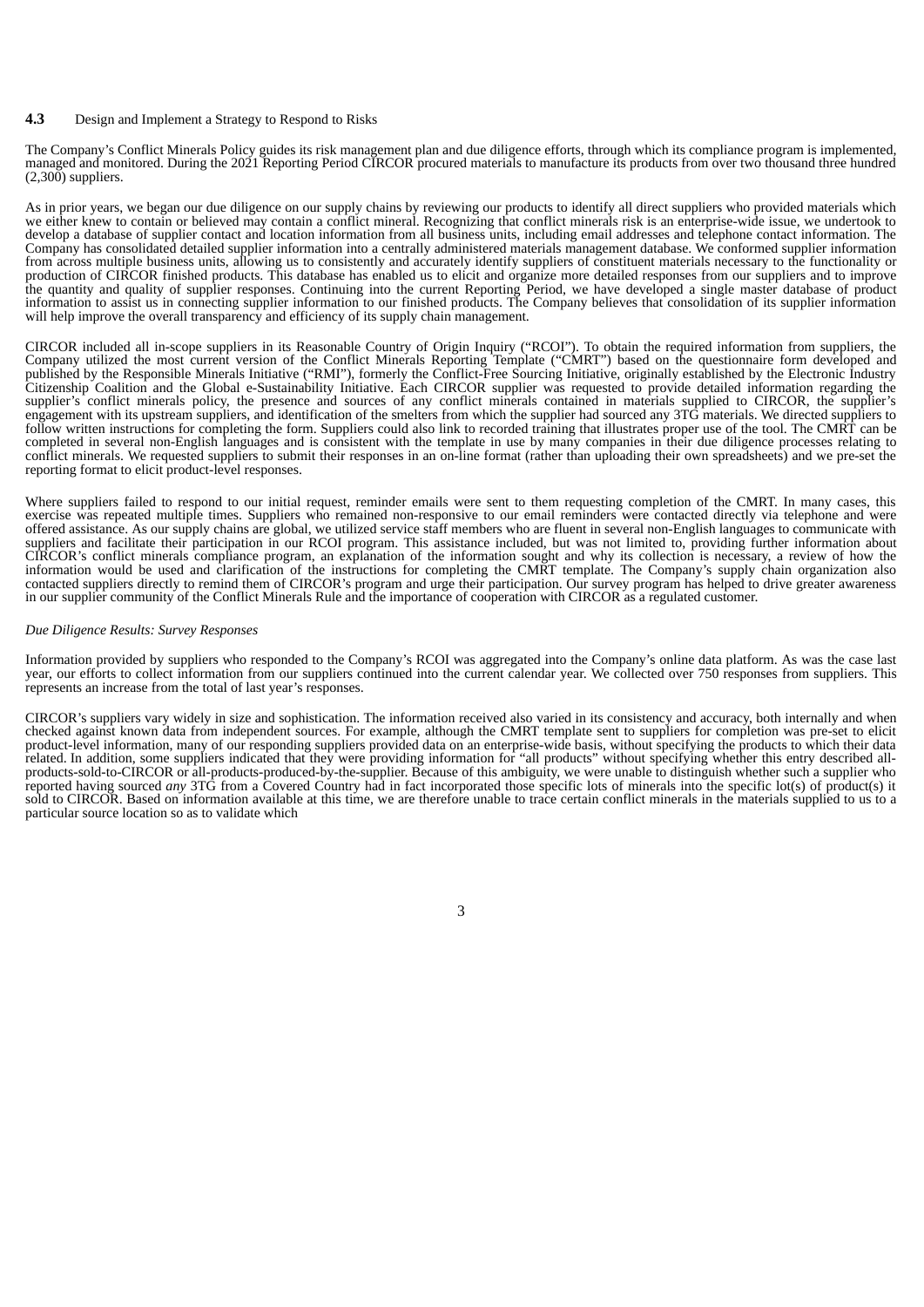materials from supplier-identified source smelters, refiners or mines were actually in the supply chain of CIRCOR-manufactured products.

We further examined supplier responses for their plausibility, completeness, internal consistency, accuracy and conformance with other known information. For example, we compared smelter facilities identified as sources by our suppliers to the list of smelters certified as Conflict-Free by the RMI and other certifying bodies. Where information from a supplier contained inconsistent, implausible or apparently erroneous entries, we attempted to make additional contact with the supplier to clarify the information provided. Where clarifying information was obtained, the database was updated or corrected.

Further ambiguity exists beyond the first tier of CIRCOR's supply chains. Some suppliers identified source entities as smelters that are not found in the smelter database maintained by the RMI. Other suppliers identified as a source of a particular material a smelter which either could not be confirmed as a smelter at all or could not be confirmed as a processor of the specific material identified by the supplier.

A number of responding suppliers indicated that they sourced 3TG materials from smelters which, based upon supplier information or indicated by independent sources, are believed to have sourced raw materials from at least one mining operation located in a Covered Country. However, the profile information we have for smelters identifies all countries from which materials were sourced by that smelter on an enterprise-wide basis. As a consequence, even where suppliers reported their information on a product-level basis, we believe that our data may contain a number of "false positives" in relation to the risk that our necessary 3TG minerals were sourced from a smelter that in turn sourced them from a Covered Country.

#### *Smelters or Refiners*

As noted, CIRCOR has received certain information regarding smelters and/or refiners that may be involved in the Company's supply chains, as well as the origin of any materials they may potentially process for the Company's suppliers. This information does not provide the Company with certainty concerning its supply chain and, in particular the country of origin of any Conflict Minerals contained in its products, principally due to the fact that concerning its supply chain and, in particular the country of origin suppliers provided their data at a company or divisional level, and, not specific to the products suppliers produced for CIRCOR.

Appendix A, attached, contains a list of smelters / refiners and countries of origin for the Conflict Minerals that our suppliers identified in their supply chains. We are uncertain of the status of the products that we manufacture that are subject to the reporting obligations of Rule 13p-1, because we have been unable to determine the origin of the Conflict Minerals they contain; whether they came from recycled or scrap sources; the facilities used to process them; their country of origin; or their mine or location of origin. CIRCOR will continue its due diligence efforts going forward.

#### **4.4** Independent Third Party Audit of Supply Chain Due Diligence

Because CIRCOR does not have direct relationships with 3TG smelters and refiners, it relies on independent industry resources, such as RMI and other certifying bodies, to provide conflict-free audit certifications and to i We also rely upon our contracted service provider for additional industry intelligence about smelters and refiners. However, the Company does not possess the level of detailed information necessary to perform effective audits of 3TG suppliers, as much of the information provided from suppliers to date is supplied on an enterprise-wide basis and is not particularized to our products.

## **4.5** Public Report on Supply Chain Due Diligence

This is CIRCOR's ninth public report on its conflict minerals supply chain due diligence. In addition to the strategies, practices and results described in this report, we have, as required by the statute and consistent with the OECD Guidance, published our supply chain due diligence policy as set forth in our Conflict Minerals Policy available on our website at http://investors.circor.com/investors/conflict-minerals-policy.

## **5. Efforts to Determine Mine or Location of Origin**

As detailed above, through our establishment of a management structure, assessment of risk, development of a Conflict Minerals Policy, continuous improvement of our supplier database, and the design and implementation of a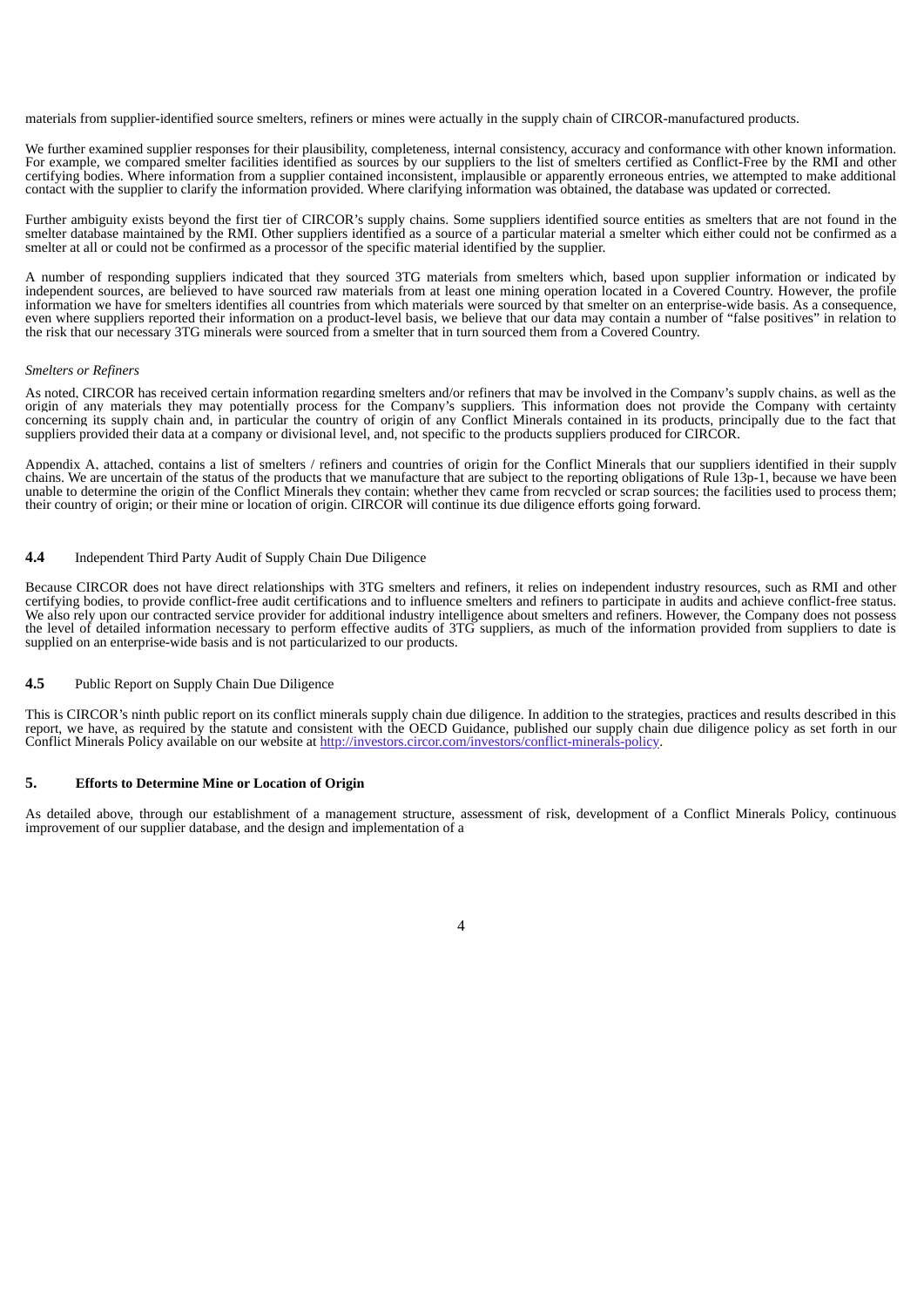disciplined due diligence program on our 3TG supply chains, including the direct involvement of our supply chain organization and leveraging of outside resources and databases, we have continued to develop and improve our conflict minerals compliance program. Our work to date has established a foundation of information to support our ongoing efforts to identify the mines or other locations of origin of the necessary 3TG in the products we manufacture and contract to have manufactured.

#### **6. Steps to Be Taken to Mitigate Risk**

We intend to take the following steps to broaden and deepen supplier participation in our program and improve the due diligence conducted to date to further mitigate the risk that 3TG necessary to the manufacture or functionality of our products could benefit armed groups in the DRC or adjoining countries:

- a. Continue to develop our product database across our business units to drive greater transparency in our supply chains. We are planning to aggregate into our master database information relating to suppliers to our newly-acquired businesses and to expand our data collection process by including these suppliers in our follow-up campaign to improve supplier participation in our conflict minerals program.
- b. Renew our RCOI with existing in-scope suppliers and expand it to include new suppliers who we believe may supply materials containing 3TG.
- c. Continue our program of requiring suppliers to subscribe to our Supplier Code of Conduct as described above, which includes conflict minerals disclosure obligations and commitment to transparency and integrity.
- d. Where we identify in our supply chains potential economic links to the armed conflict in the Covered Countries, contact our suppliers to provide additional details with respect to the specific products they supply to CIRCOR, including accurate identification of source smelters.
- e. If any of our suppliers are found to have supplied us with 3TG from sources that support the armed conflict in the Covered Countries, engage with such suppliers to establish an alternate source of 3TG that does not support such conflict.
- f. Work with relevant trade associations to continue to define and improve best practices and build our leverage over the supply chain in accordance with the OECD Guidance.

## **7. Audit**

After performing appropriate due diligence, CIRCOR is unable to determine whether any 3TG necessary to its manufacture of products during the Reporting Period originated in a Covered Country or directly or indirectly financed or benefitted armed groups there. Therefore we are not required to obtain an independent private sector audit of our Conflict Minerals Report.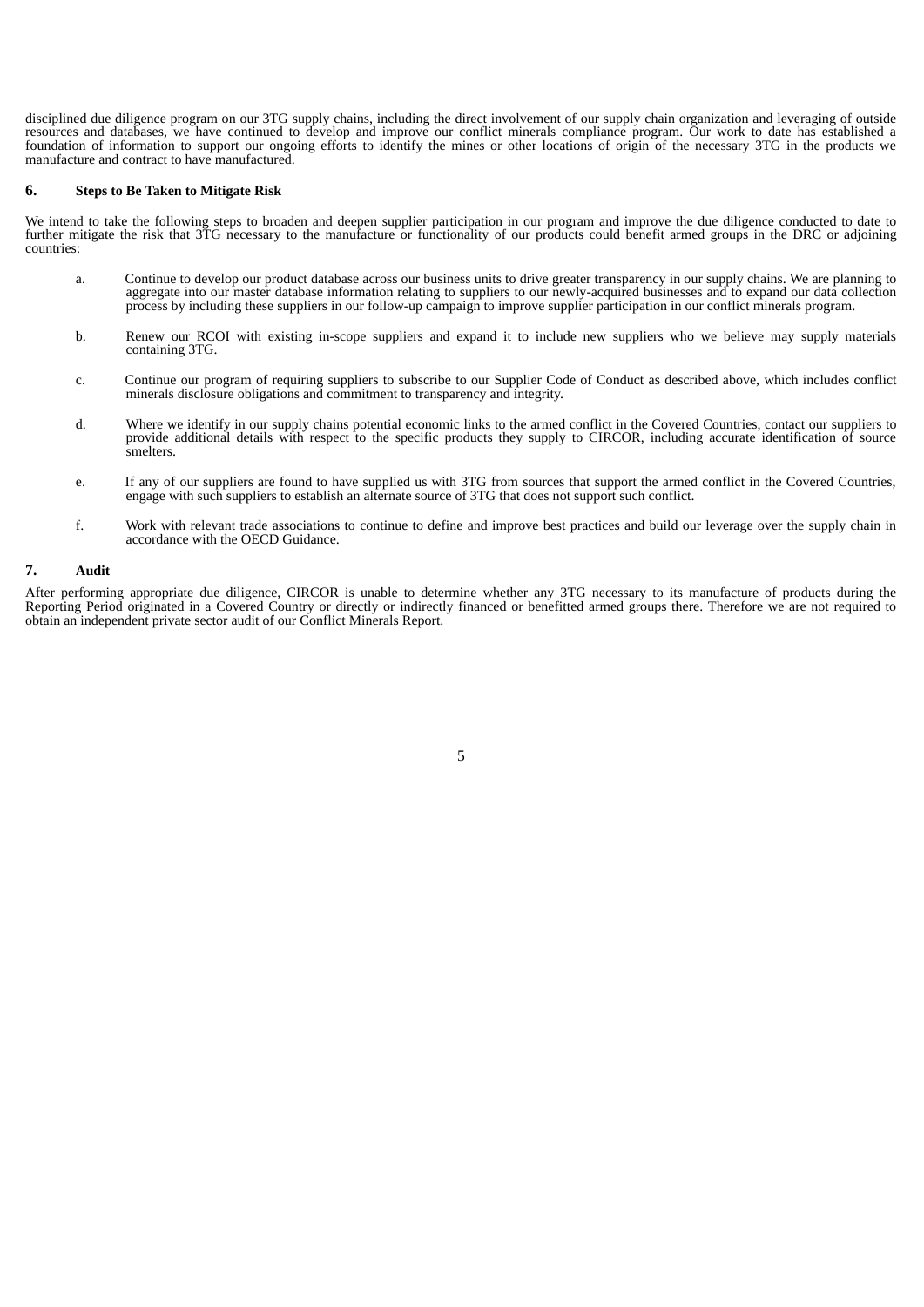| <b>APPENDIX A</b>     |                                                               |                       |                             |
|-----------------------|---------------------------------------------------------------|-----------------------|-----------------------------|
| <b>Metal</b>          | <b>Official Smelter Name</b>                                  | <b>RMI</b> Smelter ID | <b>Smelter Country</b>      |
| Gold                  | 8853 S.p.A.                                                   | CID002763             | Italy                       |
| Gold                  | ABC Refinery Pty Ltd.                                         | CID002920             | Australia                   |
| Gold                  | Abington Reldan Metals, LLC                                   | CID002708             | <b>United States</b>        |
| Gold                  | <b>Advanced Chemical Company</b>                              | CID000015             | <b>United States</b>        |
| Gold                  | <b>African Gold Refinery</b>                                  | CID003185             | Uganda                      |
| Gold                  | Aida Chemical Industries Co., Ltd.                            | CID000019             | Japan                       |
| Gold                  | Al Etihad Gold Refinery DMCC                                  | CID002560             | <b>United Arab Emirates</b> |
| Gold                  | <b>Alexy Metals</b>                                           | CID003500             | <b>United States</b>        |
| Gold                  | Allgemeine Gold-und Silberscheideanstalt A.G.                 | CID000035             | Germany                     |
| Gold                  | Almalyk Mining and Metallurgical Complex (AMMC)               | CID000041             | Uzbekistan                  |
| Gold                  | AngloGold Ashanti Corrego do Sitio Mineracao                  | CID000058             | <b>Brazil</b>               |
| Gold                  | Argor-Heraeus S.A.                                            | CID000077             | Switzerland                 |
| Gold                  | Asahi Pretec Corp.                                            | CID000082             | Japan                       |
| Gold                  | Asahi Refining Canada Ltd.                                    | CID000924             | Canada                      |
| Gold                  | Asahi Refining USA Inc.                                       | CID000920             | <b>United States</b>        |
| Gold                  | Asaka Riken Co., Ltd.                                         | CID000090             | Japan                       |
| Gold                  | Atasay Kuyumculuk Sanayi Ve Ticaret A.S.                      | CID000103             | Turkey                      |
| Gold                  | <b>AU Traders and Refiners</b>                                | CID002850             | South Africa                |
| Gold                  | <b>Augmont Enterprises Private Limited</b>                    | CID003461             | India                       |
| Gold                  | Aurubis AG                                                    | CID000113             | Germany                     |
| Gold                  | <b>Bangalore Refinery</b>                                     | CID002863             | India                       |
| Gold                  | Bangko Sentral ng Pilipinas (Central Bank of the Philippines) | CID000128             | Philippines                 |
| Gold                  | <b>Boliden AB</b>                                             | CID000157             | Sweden                      |
| Gold                  | C. Hafner GmbH + Co. KG                                       | CID000176             | Germany                     |
| Gold                  | C.I Metales Procesados Industriales SAS                       | CID003421             | Colombia                    |
| Gold                  | Caridad                                                       | CID000180             | Mexico                      |
| Gold                  | CCR Refinery - Glencore Canada Corporation                    | CID000185             | Canada                      |
| Gold                  | Cendres + Metaux S.A.                                         | CID000189             | Switzerland                 |
| Gold                  | CGR Metalloys Pvt Ltd.                                        | CID003382             | India                       |
| Gold                  | Chimet S.p.A.                                                 | CID000233             | Italy                       |
| Gold                  | Chugai Mining                                                 | CID000264             | Japan                       |
| Gold                  | Daye Non-Ferrous Metals Mining Ltd.                           | CID000343             | China                       |
| Gold                  | Degussa Sonne / Mond Goldhandel GmbH                          | CID002867             | Germany                     |
| $\operatorname{Gold}$ | Dijllah Gold Refinery FZC                                     | CID003348             | <b>United Arab Emirates</b> |
| Gold                  | <b>DODUCO Contacts and Refining GmbH</b>                      | CID000362             | Germany                     |
| Gold                  | Dowa                                                          | CID000401             | Japan                       |
| Gold                  | <b>DSC</b> (Do Sung Corporation)                              | CID000359             | Korea, Republic of          |
| Gold                  | Eco-System Recycling Co., Ltd. East Plant                     | CID000425             | Japan                       |
| Gold                  | Eco-System Recycling Co., Ltd. North Plant                    | CID003424             | Japan                       |
| Gold                  | Eco-System Recycling Co., Ltd. West Plant                     | CID003425             | Japan                       |
| Gold                  | Emerald Jewel Industry India Limited (Unit 1)                 | CID003487             | India                       |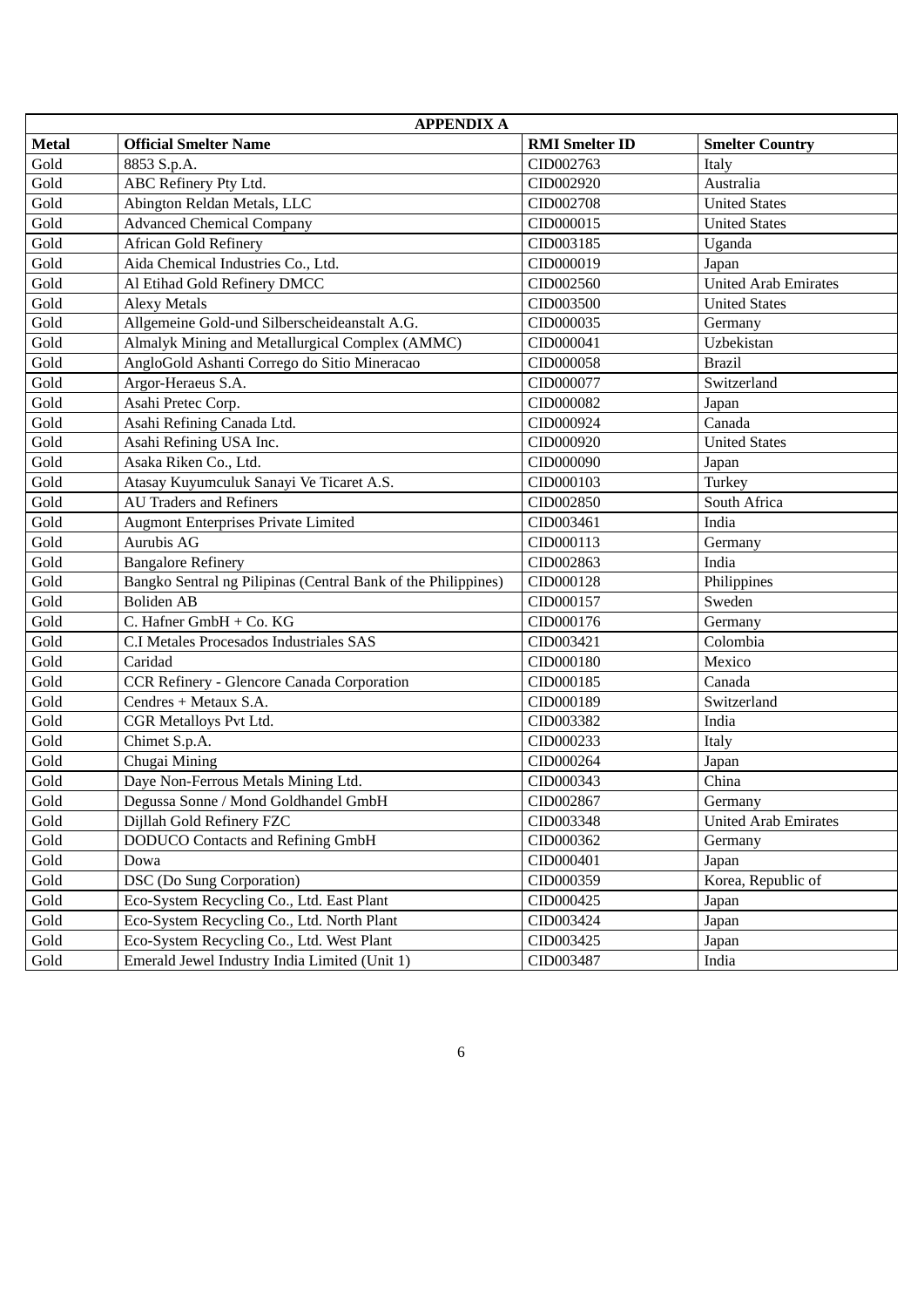| Gold | Emerald Jewel Industry India Limited (Unit 2)                      | CID003488 | India                       |
|------|--------------------------------------------------------------------|-----------|-----------------------------|
| Gold | Emerald Jewel Industry India Limited (Unit 3)                      | CID003489 | India                       |
| Gold | Emerald Jewel Industry India Limited (Unit 4)                      | CID003490 | India                       |
| Gold | <b>Emirates Gold DMCC</b>                                          | CID002561 | <b>United Arab Emirates</b> |
| Gold | Fidelity Printers and Refiners Ltd.                                | CID002515 | Zimbabwe                    |
| Gold | Fujairah Gold FZC                                                  | CID002584 | <b>United Arab Emirates</b> |
| Gold | GCC Gujrat Gold Centre Pvt. Ltd.                                   | CID002852 | India                       |
| Gold | <b>Geib Refining Corporation</b>                                   | CID002459 | <b>United States</b>        |
| Gold | <b>Geib Refining Corporation</b>                                   | CID002459 | <b>United States</b>        |
| Gold | <b>Gold Coast Refinery</b>                                         | CID003186 | Ghana                       |
| Gold | Gold Refinery of Zijin Mining Group Co., Ltd.                      | CID002243 | China                       |
| Gold | Great Wall Precious Metals Co., Ltd. of CBPM                       | CID001909 | China                       |
| Gold | Guangdong Jinding Gold Limited                                     | CID002312 | China                       |
| Gold | Guoda Safina High-Tech Environmental Refinery Co., Ltd.            | CID000651 | China                       |
| Gold | Hangzhou Fuchunjiang Smelting Co., Ltd.                            | CID000671 | China                       |
| Gold | Heimerle + Meule GmbH                                              | CID000694 | Germany                     |
| Gold | Heraeus Metals Hong Kong Ltd.                                      | CID000707 | China                       |
| Gold | Heraeus Precious Metals GmbH & Co. KG                              | CID000711 | Germany                     |
| Gold | Hunan Chenzhou Mining Co., Ltd.<br>CID000767                       |           | China                       |
| Gold | Hunan Guiyang yinxing Nonferrous Smelting Co., Ltd.                | CID000773 | China                       |
| Gold | HwaSeong CJ CO., LTD.                                              | CID000778 | Korea, Republic of          |
| Gold | <b>Industrial Refining Company</b>                                 | CID002587 | Belgium                     |
| Gold | Inner Mongolia Qiankun Gold and Silver Refinery Share Co.,<br>Ltd. | CID000801 | China                       |
| Gold | <b>International Precious Metal Refiners</b>                       | CID002562 | <b>United Arab Emirates</b> |
| Gold | Ishifuku Metal Industry Co., Ltd.                                  | CID000807 | Japan                       |
| Gold | <b>Istanbul Gold Refinery</b>                                      | CID000814 | Turkey                      |
| Gold | Italpreziosi                                                       | CID002765 | Italy                       |
| Gold | <b>JALAN &amp; Company</b>                                         | CID002893 | India                       |
| Gold | Japan Mint                                                         | CID000823 | Japan                       |
| Gold | Jiangxi Copper Co., Ltd.                                           | CID000855 | China                       |
| Gold | JSC Ekaterinburg Non-Ferrous Metal Processing Plant                | CID000927 | <b>Russian Federation</b>   |
| Gold | <b>JSC</b> Uralelectromed                                          | CID000929 | <b>Russian Federation</b>   |
| Gold | JX Nippon Mining & Metals Co., Ltd.                                | CID000937 | Japan                       |
| Gold | K.A. Rasmussen                                                     | CID003497 | Norway                      |
| Gold | Kaloti Precious Metals                                             | CID002563 | <b>United Arab Emirates</b> |
| Gold | Kazakhmys Smelting LLC                                             | CID000956 | Kazakhstan                  |
| Gold | Kazzinc                                                            | CID000957 | Kazakhstan                  |
| Gold | Kennecott Utah Copper LLC                                          | CID000969 | <b>United States</b>        |
| Gold | KGHM Polska Miedz Spolka Akcyjna                                   | CID002511 | Poland                      |
| Gold | Kojima Chemicals Co., Ltd.                                         | CID000981 | Japan                       |
| Gold | Korea Zinc Co., Ltd.                                               | CID002605 | Korea, Republic of          |
| Gold | Kundan Care Products Ltd.                                          | CID003463 | India                       |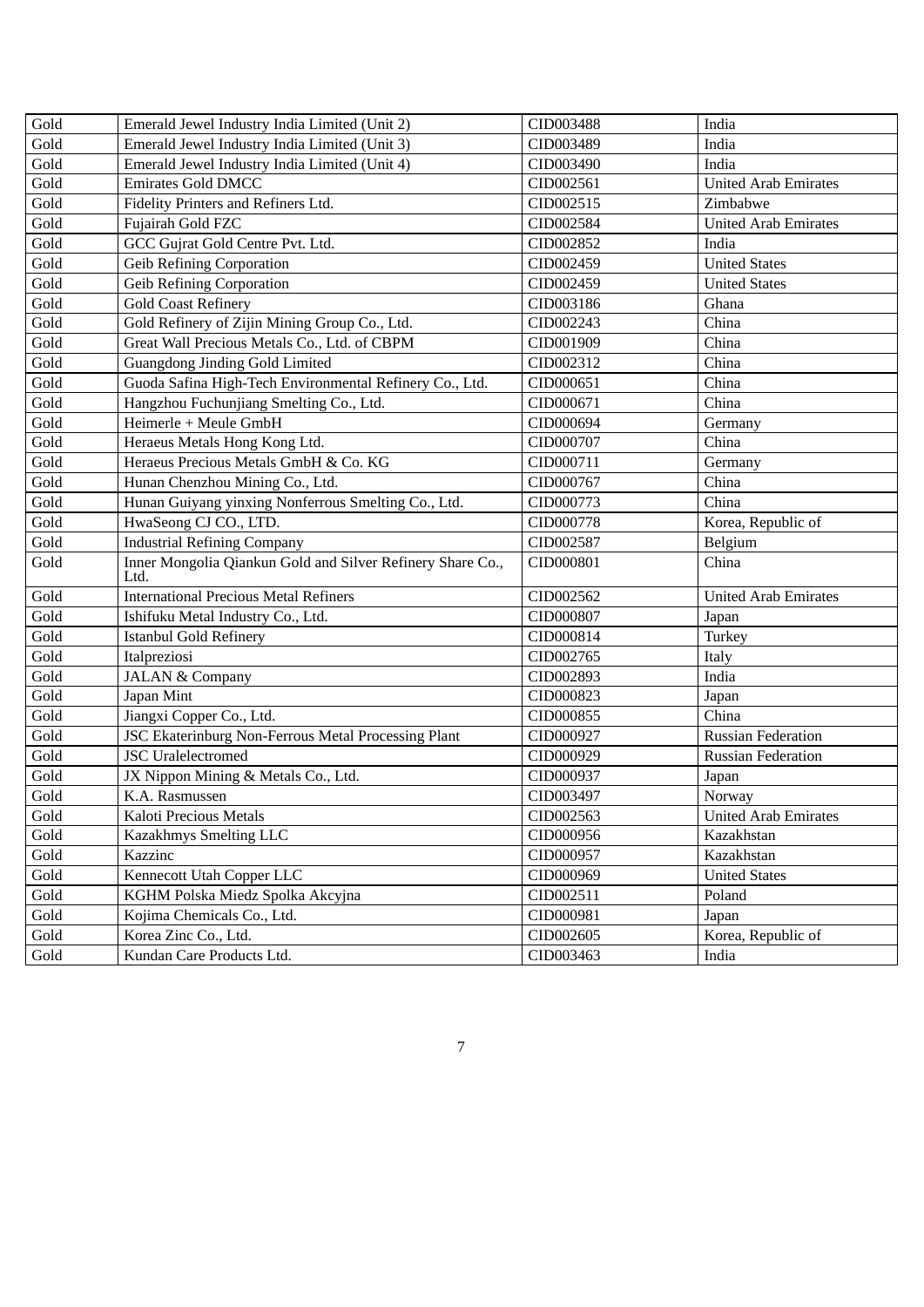| Gold                  | Kyshtym Copper-Electrolytic Plant ZAO<br>CID002865                             |                                   | <b>Russian Federation</b> |
|-----------------------|--------------------------------------------------------------------------------|-----------------------------------|---------------------------|
| Gold                  | L'azurde Company For Jewelry                                                   | CID001032                         | Saudi Arabia              |
| Gold                  | L'Orfebre S.A.                                                                 | CID002762                         | Andorra                   |
| Gold                  | Lingbao Gold Co., Ltd.                                                         | CID001056                         | China                     |
| Gold                  | Lingbao Jinyuan Tonghui Refinery Co., Ltd.                                     | CID001058                         | China                     |
| Gold                  | LS-NIKKO Copper Inc.                                                           | CID001078                         | Korea, Republic of        |
| Gold                  | LT Metal Ltd.                                                                  | CID000689                         | Korea, Republic of        |
| Gold                  | Luoyang Zijin Yinhui Gold Refinery Co., Ltd.                                   | CID001093                         | China                     |
| Gold                  | <b>Marsam Metals</b>                                                           | CID002606                         | <b>Brazil</b>             |
| Gold                  | Materion                                                                       | CID001113                         | <b>United States</b>      |
| Gold                  | Matsuda Sangyo Co., Ltd.                                                       | CID001119                         | Japan                     |
| Gold                  | <b>MD</b> Overseas                                                             | CID003548                         | India                     |
| Gold                  | Metal Concentrators SA (Pty) Ltd.                                              | CID003575                         | South Africa              |
| Gold                  | Metallix Refining Inc.                                                         | CID003557                         | <b>United States</b>      |
| Gold                  | Metalor Technologies (Hong Kong) Ltd.                                          | CID001149                         | China                     |
| Gold                  | Metalor Technologies (Singapore) Pte., Ltd.                                    | CID001152                         | Singapore                 |
| Gold                  | Metalor Technologies (Suzhou) Ltd.                                             | CID001147                         | China                     |
| Gold                  | Metalor Technologies S.A.                                                      | CID001153                         | Switzerland               |
| Gold                  | <b>Metalor USA Refining Corporation</b>                                        | CID001157<br><b>United States</b> |                           |
| Gold                  | Metalurgica Met-Mex Penoles S.A. De C.V.<br>Mexico<br>CID001161                |                                   |                           |
| Gold                  | Mitsubishi Materials Corporation<br>CID001188<br>Japan                         |                                   |                           |
| Gold                  | Mitsui Mining and Smelting Co., Ltd.                                           | CID001193                         | Japan                     |
| Gold                  | MMTC-PAMP India Pvt., Ltd.                                                     | CID002509                         | India                     |
| Gold                  | Modeltech Sdn Bhd                                                              | CID002857                         | Malaysia                  |
| Gold                  | Morris and Watson                                                              | CID002282                         | New Zealand               |
| Gold                  | Moscow Special Alloys Processing Plant                                         | CID001204                         | <b>Russian Federation</b> |
| Gold                  | Nadir Metal Rafineri San. Ve Tic. A.S.                                         | CID001220                         | Turkey                    |
| Gold                  | Navoi Mining and Metallurgical Combinat                                        | CID001236                         | Uzbekistan                |
| Gold                  | NH Recytech Company                                                            | CID003189                         | Korea, Republic of        |
| Gold                  | Nihon Material Co., Ltd.                                                       | CID001259                         | Japan                     |
| Gold                  | Ogussa Osterreichische Gold- und Silber-Scheideanstalt GmbH                    | CID002779                         | Austria                   |
| Gold                  | Ohura Precious Metal Industry Co., Ltd.                                        | CID001325                         | Japan                     |
| Gold                  | OJSC "The Gulidov Krasnoyarsk Non-Ferrous Metals Plant"<br>(OJSC Krastsvetmet) | CID001326                         | <b>Russian Federation</b> |
| Gold                  | <b>OJSC Novosibirsk Refinery</b>                                               | CID000493                         | <b>Russian Federation</b> |
| Gold                  | PAMP S.A.                                                                      | CID001352                         | Switzerland               |
| Gold                  | Pease & Curren                                                                 | CID002872                         | <b>United States</b>      |
| Gold                  | Penglai Penggang Gold Industry Co., Ltd.                                       | CID001362                         | China                     |
| Gold                  | Planta Recuperadora de Metales SpA                                             | CID002919                         | Chile                     |
| Gold                  | Prioksky Plant of Non-Ferrous Metals                                           | CID001386                         | <b>Russian Federation</b> |
| $\operatorname{Gold}$ | PT Aneka Tambang (Persero) Tbk                                                 | CID001397                         | Indonesia                 |
| Gold                  | PX Precinox S.A.                                                               | CID001498                         | Switzerland               |
| Gold                  | QG Refining, LLC                                                               | CID003324                         | <b>United States</b>      |
| Gold                  | Rand Refinery (Pty) Ltd.                                                       | CID001512                         | South Africa              |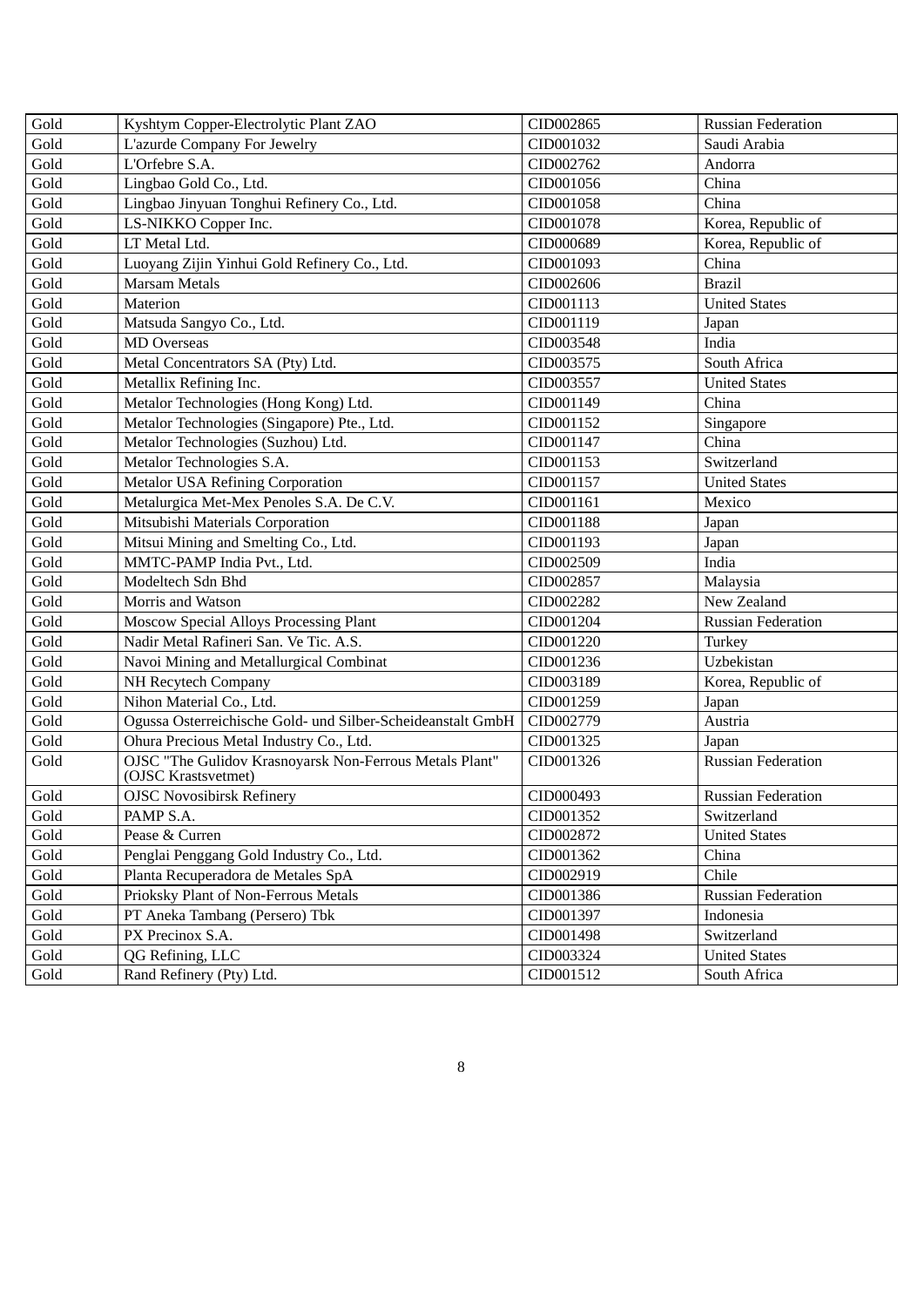| Gold | Refinery of Seemine Gold Co., Ltd.                                      | CID000522           | China                     |  |
|------|-------------------------------------------------------------------------|---------------------|---------------------------|--|
| Gold | REMONDIS PMR B.V.                                                       | CID002582           | Netherlands               |  |
| Gold | Royal Canadian Mint                                                     | CID001534           | Canada                    |  |
| Gold | <b>SAAMP</b>                                                            | CID002761           | France                    |  |
| Gold | Sabin Metal Corp.                                                       | CID001546           | <b>United States</b>      |  |
| Gold | Safimet S.p.A                                                           | CID002973           | Italy                     |  |
| Gold | SAFINA A.S.                                                             | CID002290           | Czech Republic            |  |
| Gold | Sai Refinery                                                            | CID002853           | India                     |  |
| Gold | <b>Samduck Precious Metals</b>                                          | CID001555           | Korea, Republic of        |  |
| Gold | <b>SAMWON METALS Corp.</b>                                              | CID001562           | Korea, Republic of        |  |
| Gold | Sancus ZFS (L'Orfebre, SA)                                              | CID003529           | Colombia                  |  |
| Gold | <b>SAXONIA Edelmetalle GmbH</b>                                         | CID002777           | Germany                   |  |
| Gold | Sellem Industries Ltd.                                                  | CID003540           | Mauritania                |  |
| Gold | SEMPSA Joyeria Plateria S.A.                                            | CID001585           | Spain                     |  |
| Gold | Shandong Gold Smelting Co., Ltd.                                        | CID001916           | China                     |  |
| Gold | Shandong Humon Smelting Co., Ltd.                                       | CID002525           | China                     |  |
| Gold | Shandong Tiancheng Biological Gold Industrial Co., Ltd.                 | CID001619           | China                     |  |
| Gold | Shandong Zhaojin Gold & Silver Refinery Co., Ltd.                       | China<br>CID001622  |                           |  |
| Gold | Shenzhen Zhonghenglong Real Industry Co., Ltd.<br>China<br>CID002527    |                     |                           |  |
| Gold | Shirpur Gold Refinery Ltd.                                              | CID002588           | India                     |  |
| Gold | Sichuan Tianze Precious Metals Co., Ltd.                                | CID001736           | China                     |  |
| Gold | Singway Technology Co., Ltd.                                            | CID002516<br>Taiwan |                           |  |
| Gold | SOE Shyolkovsky Factory of Secondary Precious Metals                    | CID001756           | <b>Russian Federation</b> |  |
| Gold | Solar Applied Materials Technology Corp.<br>CID001761                   |                     | Taiwan                    |  |
| Gold | Sovereign Metals                                                        | CID003383           | India                     |  |
| Gold | State Research Institute Center for Physical Sciences and<br>Technology | CID003153           | Lithuania                 |  |
| Gold | <b>Sudan Gold Refinery</b>                                              | CID002567           | Sudan                     |  |
| Gold | Sumitomo Metal Mining Co., Ltd.                                         | CID001798           | Japan                     |  |
| Gold | SungEel HiMetal Co., Ltd.                                               | CID002918           | Korea, Republic of        |  |
| Gold | Super Dragon Technology Co., Ltd.                                       | CID001810           | Taiwan                    |  |
| Gold | T.C.A S.p.A                                                             | CID002580           | Italy                     |  |
| Gold | Tanaka Kikinzoku Kogyo K.K.                                             | CID001875           | Japan                     |  |
| Gold | Tokuriki Honten Co., Ltd.                                               | CID001938           | Japan                     |  |
| Gold | Tongling Nonferrous Metals Group Co., Ltd.                              | CID001947           | China                     |  |
| Gold | TOO Tau-Ken-Altyn                                                       | CID002615           | Kazakhstan                |  |
| Gold | Torecom                                                                 | CID001955           | Korea, Republic of        |  |
| Gold | <b>Umicore Precious Metals Thailand</b>                                 | CID002314           | Thailand                  |  |
| Gold | Umicore S.A. Business Unit Precious Metals Refining                     | CID001980           | Belgium                   |  |
| Gold | United Precious Metal Refining, Inc.                                    | CID001993           | <b>United States</b>      |  |
| Gold | Valcambi S.A.                                                           | CID002003           | Switzerland               |  |
| Gold | Value Trading                                                           | CID003617           | Belgium                   |  |
| Gold | WEEEREFINING                                                            | CID003615           | France                    |  |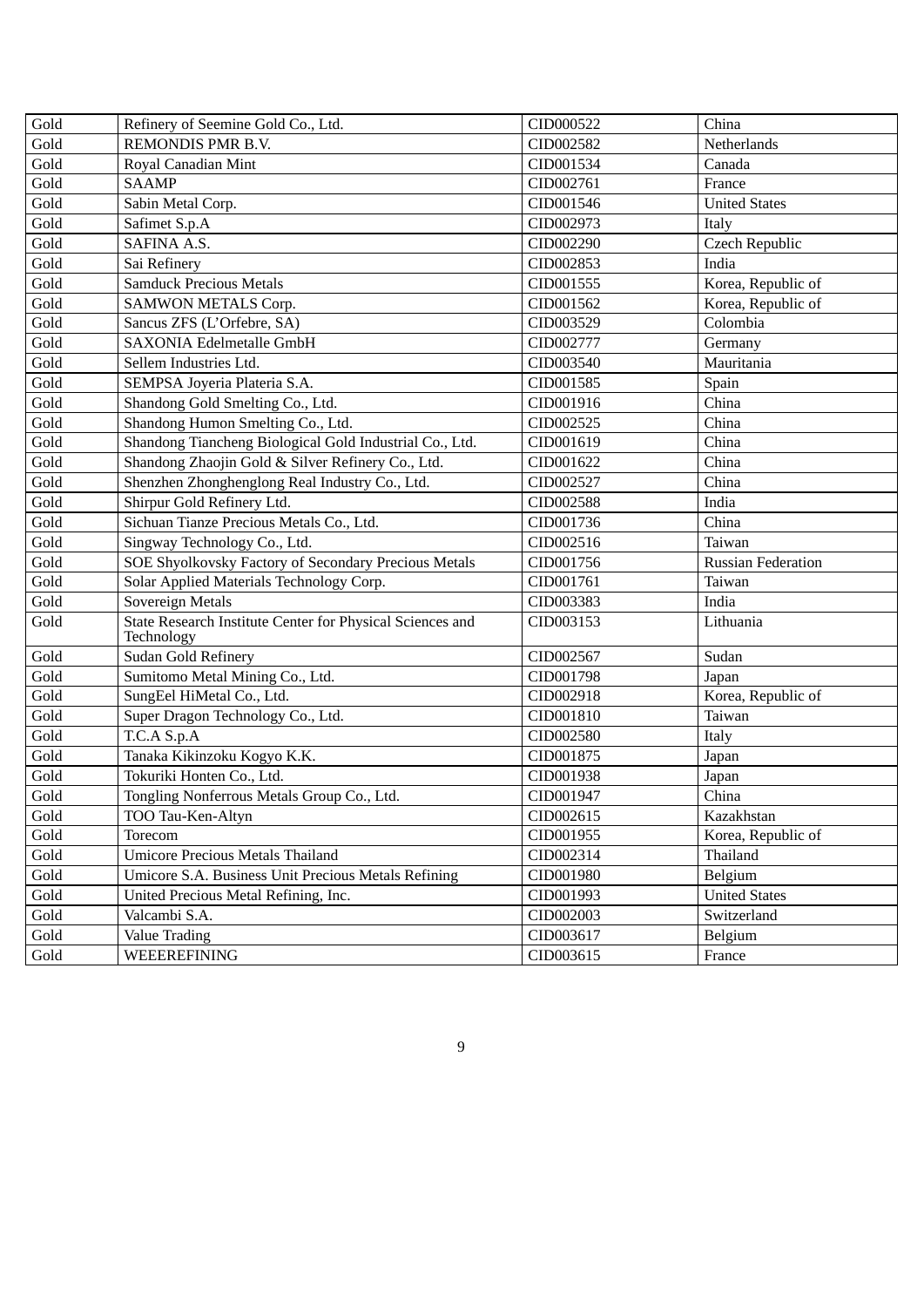| Gold     | Western Australian Mint (T/a The Perth Mint)         | CID002030 | Australia                 |
|----------|------------------------------------------------------|-----------|---------------------------|
| Gold     | <b>WIELAND Edelmetalle GmbH</b>                      | CID002778 | Germany                   |
| Gold     | Yamakin Co., Ltd.                                    | CID002100 | Japan                     |
| Gold     | Yokohama Metal Co., Ltd.                             | CID002129 | Japan                     |
| Gold     | Yunnan Copper Industry Co., Ltd.                     | CID000197 | China                     |
| Gold     | Zhongyuan Gold Smelter of Zhongjin Gold Corporation  | CID002224 | China                     |
| Tantalum | <b>AMG Brasil</b>                                    | CID001076 | <b>Brazil</b>             |
| Tantalum | Changsha South Tantalum Niobium Co., Ltd.            | CID000211 | China                     |
| Tantalum | D Block Metals, LLC                                  | CID002504 | <b>United States</b>      |
| Tantalum | Exotech Inc.                                         | CID000456 | <b>United States</b>      |
| Tantalum | F&X Electro-Materials Ltd.                           | CID000460 | China                     |
| Tantalum | FIR Metals & Resource Ltd.                           | CID002505 | China                     |
| Tantalum | Global Advanced Metals Aizu                          | CID002558 | Japan                     |
| Tantalum | Global Advanced Metals Boyertown                     | CID002557 | <b>United States</b>      |
| Tantalum | Guangdong Rising Rare Metals-EO Materials Ltd.       | CID000291 | China                     |
| Tantalum | H.C. Starck Hermsdorf GmbH                           | CID002547 | Germany                   |
| Tantalum | H.C. Starck Inc.                                     | CID002548 | <b>United States</b>      |
| Tantalum | Hengyang King Xing Lifeng New Materials Co., Ltd.    | CID002492 | China                     |
| Tantalum | Jiangxi Dinghai Tantalum & Niobium Co., Ltd.         | CID002512 | China                     |
| Tantalum | Jiangxi Tuohong New Raw Material                     | CID002842 | China                     |
| Tantalum | JiuJiang JinXin Nonferrous Metals Co., Ltd.          | CID000914 | China                     |
| Tantalum | Jiujiang Tanbre Co., Ltd.                            | CID000917 | China                     |
| Tantalum | Jiujiang Zhongao Tantalum & Niobium Co., Ltd.        | CID002506 | China                     |
| Tantalum | <b>KEMET</b> de Mexico                               | CID002539 | Mexico                    |
| Tantalum | Metallurgical Products India Pvt., Ltd.              | CID001163 | India                     |
| Tantalum | Mineracao Taboca S.A.                                | CID001175 | <b>Brazil</b>             |
| Tantalum | Mitsui Mining and Smelting Co., Ltd.                 | CID001192 | Japan                     |
| Tantalum | Ningxia Orient Tantalum Industry Co., Ltd.           | CID001277 | China                     |
| Tantalum | <b>NPM Silmet AS</b>                                 | CID001200 | Estonia                   |
| Tantalum | QuantumClean                                         | CID001508 | <b>United States</b>      |
| Tantalum | Resind Industria e Comercio Ltda.                    | CID002707 | <b>Brazil</b>             |
| Tantalum | RFH Yancheng Jinye New Material Technology Co., Ltd. | CID003583 | China                     |
| Tantalum | Solikamsk Magnesium Works OAO                        | CID001769 | <b>Russian Federation</b> |
| Tantalum | Taki Chemical Co., Ltd.                              | CID001869 | Japan                     |
| Tantalum | TANIOBIS Co., Ltd.                                   | CID002544 | Thailand                  |
| Tantalum | <b>TANIOBIS GmbH</b>                                 | CID002545 | Germany                   |
| Tantalum | TANIOBIS Japan Co., Ltd.                             | CID002549 | Japan                     |
| Tantalum | TANIOBIS Smelting GmbH & Co. KG                      | CID002550 | Germany                   |
| Tantalum | <b>Telex Metals</b>                                  | CID001891 | <b>United States</b>      |
| Tantalum | Ulba Metallurgical Plant JSC                         | CID001969 | Kazakhstan                |
| Tantalum | XIMEI RESOURCES (GUANGDONG) LIMITED                  | CID000616 | China                     |
| Tantalum | XinXing Haorong Electronic Material Co., Ltd.        | CID002508 | China                     |
| Tantalum | Yanling Jincheng Tantalum & Niobium Co., Ltd.        | CID001522 | China                     |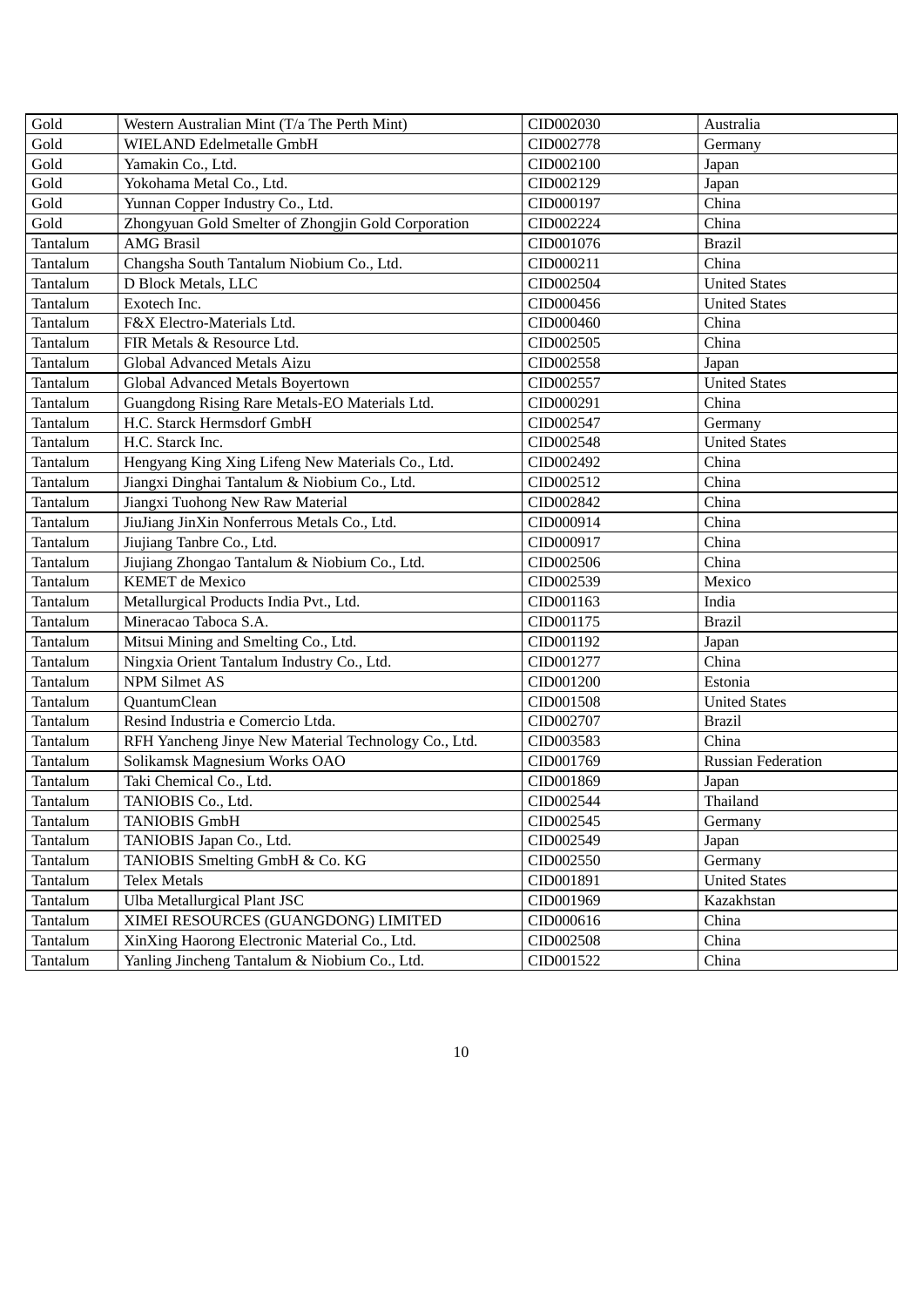| Tin | Alpha                                                                                           | CID000292 | <b>United States</b>      |
|-----|-------------------------------------------------------------------------------------------------|-----------|---------------------------|
| Tin | An Vinh Joint Stock Mineral Processing Company                                                  | CID002703 | Viet Nam                  |
| Tin | Chenzhou Yunxiang Mining and Metallurgy Co., Ltd.                                               | CID000228 | China                     |
| Tin | Chifeng Dajingzi Tin Industry Co., Ltd.                                                         | CID003190 | China                     |
| Tin | China Tin Group Co., Ltd.                                                                       | CID001070 | China                     |
| Tin | CRM Fundicao De Metais E Comercio De Equipamentos<br>Eletronicos Do Brasil Ltda                 | CID003486 | <b>Brazil</b>             |
| Tin | <b>CRM</b> Synergies                                                                            | CID003524 | Spain                     |
| Tin | CV Venus Inti Perkasa                                                                           | CID002455 | Indonesia                 |
| Tin | Dongguan CiEXPO Environmental Engineering Co., Ltd.                                             | CID003356 | China                     |
| Tin | Dowa                                                                                            | CID000402 | Japan                     |
| Tin | Electro-Mechanical Facility of the Cao Bang Minerals &<br><b>Metallurgy Joint Stock Company</b> | CID002572 | Viet Nam                  |
| Tin | <b>EM Vinto</b>                                                                                 | CID000438 | <b>Bolivia</b>            |
| Tin | Estanho de Rondonia S.A.                                                                        | CID000448 | <b>Brazil</b>             |
| Tin | Fabrica Auricchio Industria e Comercio Ltda.                                                    | CID003582 | <b>Brazil</b>             |
| Tin | <b>Fenix Metals</b>                                                                             | CID000468 | Poland                    |
| Tin | Gejiu City Fuxiang Industry and Trade Co., Ltd.                                                 | CID003410 | China                     |
| Tin | Gejiu Kai Meng Industry and Trade LLC                                                           | CID000942 | China                     |
| Tin | Gejiu Non-Ferrous Metal Processing Co., Ltd.                                                    | CID000538 | China                     |
| Tin | Gejiu Yunxin Nonferrous Electrolysis Co., Ltd.                                                  | CID001908 | China                     |
| Tin | Gejiu Zili Mining And Metallurgy Co., Ltd.                                                      | CID000555 | China                     |
| Tin | Guangdong Hanhe Non-Ferrous Metal Co., Ltd.                                                     | CID003116 | China                     |
| Tin | HuiChang Hill Tin Industry Co., Ltd.                                                            | CID002844 | China                     |
| Tin | Jiangxi New Nanshan Technology Ltd.                                                             | CID001231 | China                     |
| Tin | Luna Smelter, Ltd.                                                                              | CID003387 | Rwanda                    |
| Tin | Ma'anshan Weitai Tin Co., Ltd.                                                                  | CID003379 | China                     |
| Tin | Magnu's Minerais Metais e Ligas Ltda.                                                           | CID002468 | <b>Brazil</b>             |
| Tin | Malaysia Smelting Corporation (MSC)                                                             | CID001105 | Malaysia                  |
| Tin | Melt Metais e Ligas S.A.                                                                        | CID002500 | <b>Brazil</b>             |
| Tin | Metallic Resources, Inc.                                                                        | CID001142 | <b>United States</b>      |
| Tin | Metallo Belgium N.V.                                                                            | CID002773 | Belgium                   |
| Tin | Metallo Spain S.L.U.                                                                            | CID002774 | Spain                     |
| Tin | Mineracao Taboca S.A.                                                                           | CID001173 | <b>Brazil</b>             |
| Tin | Minsur                                                                                          | CID001182 | Peru                      |
| Tin | Mitsubishi Materials Corporation                                                                | CID001191 | Japan                     |
| Tin | Modeltech Sdn Bhd                                                                               | CID002858 | Malaysia                  |
| Tin | Nghe Tinh Non-Ferrous Metals Joint Stock Company                                                | CID002573 | Viet Nam                  |
| Tin | Novosibirsk Processing Plant Ltd.                                                               | CID001305 | <b>Russian Federation</b> |
| Tin | O.M. Manufacturing (Thailand) Co., Ltd.                                                         | CID001314 | Thailand                  |
| Tin | O.M. Manufacturing Philippines, Inc.                                                            | CID002517 | Philippines               |
| Tin | Operaciones Metalurgicas S.A.                                                                   | CID001337 | <b>Bolivia</b>            |
| Tin | Pongpipat Company Limited                                                                       | CID003208 | Myanmar                   |
| Tin | Precious Minerals and Smelting Limited                                                          | CID003409 | India                     |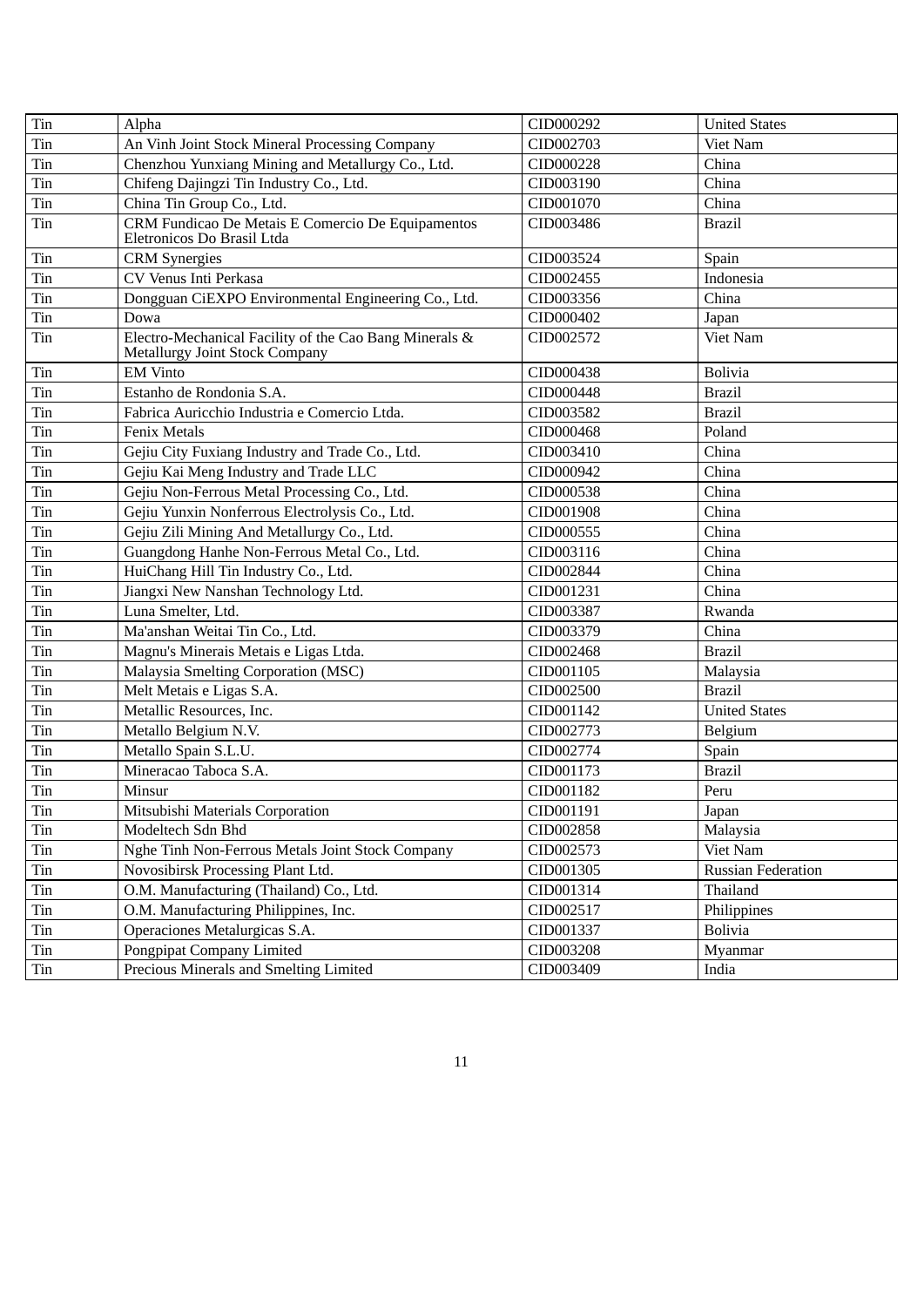| Tin      | PT Aries Kencana Sejahtera                                 | CID000309 | Indonesia            |
|----------|------------------------------------------------------------|-----------|----------------------|
| Tin      | PT Artha Cipta Langgeng                                    | CID001399 | Indonesia            |
| Tin      | PT ATD Makmur Mandiri Jaya                                 | CID002503 | Indonesia            |
| Tin      | PT Babel Inti Perkasa                                      | CID001402 | Indonesia            |
| Tin      | PT Babel Surya Alam Lestari                                | CID001406 | Indonesia            |
| Tin      | PT Bangka Serumpun                                         | CID003205 | Indonesia            |
| Tin      | PT Belitung Industri Sejahtera                             | CID001421 | Indonesia            |
| Tin      | PT Bukit Timah                                             | CID001428 | Indonesia            |
| Tin      | PT Cipta Persada Mulia                                     | CID002696 | Indonesia            |
| Tin      | PT Masbro Alam Stania                                      | CID003380 | Indonesia            |
| Tin      | PT Menara Cipta Mulia                                      | CID002835 | Indonesia            |
| Tin      | PT Mitra Stania Prima                                      | CID001453 | Indonesia            |
| Tin      | PT Mitra Sukses Globalindo                                 | CID003449 | Indonesia            |
| Tin      | PT Panca Mega Persada                                      | CID001457 | Indonesia            |
| Tin      | PT Prima Timah Utama                                       | CID001458 | Indonesia            |
| Tin      | PT Rajawali Rimba Perkasa                                  | CID003381 | Indonesia            |
| Tin      | PT Refined Bangka Tin                                      | CID001460 | Indonesia            |
| Tin      | PT Sariwiguna Binasentosa                                  | CID001463 | Indonesia            |
| Tin      | PT Stanindo Inti Perkasa                                   | CID001468 | Indonesia            |
| Tin      | PT Sukses Inti Makmur                                      | CID002816 | Indonesia            |
| Tin      | PT Timah Nusantara                                         | CID001486 | Indonesia            |
| Tin      | PT Timah Tbk Kundur                                        | CID001477 | Indonesia            |
| Tin      | PT Timah Tbk Mentok                                        | CID001482 | Indonesia            |
| Tin      | PT Tinindo Inter Nusa                                      | CID001490 | Indonesia            |
| Tin      | PT Tirus Putra Mandiri                                     | CID002478 | Indonesia            |
| Tin      | PT Tommy Utama                                             | CID001493 | Indonesia            |
| Tin      | Resind Industria e Comercio Ltda.                          | CID002706 | <b>Brazil</b>        |
| Tin      | Rui Da Hung                                                | CID001539 | Taiwan               |
| Tin      | Soft Metais Ltda.                                          | CID001758 | <b>Brazil</b>        |
| Tin      | Super Ligas                                                | CID002756 | <b>Brazil</b>        |
| Tin      | Thai Nguyen Mining and Metallurgy Co., Ltd.                | CID002834 | Viet Nam             |
| Tin      | Thaisarco                                                  | CID001898 | Thailand             |
| Tin      | Tin Technology & Refining                                  | CID003325 | <b>United States</b> |
| Tin      | Tuyen Quang Non-Ferrous Metals Joint Stock Company         | CID002574 | Viet Nam             |
| Tin      | VQB Mineral and Trading Group JSC                          | CID002015 | Viet Nam             |
| Tin      | White Solder Metalurgia e Mineracao Ltda.                  | CID002036 | <b>Brazil</b>        |
| Tin      | Yunnan Chengfeng Non-ferrous Metals Co., Ltd.              | CID002158 | China                |
| Tin      | Yunnan Tin Company Limited                                 | CID002180 | China                |
| Tin      | Yunnan Yunfan Non-ferrous Metals Co., Ltd.                 | CID003397 | China                |
| Tungsten | A.L.M.T. TUNGSTEN Corp.                                    | CID000004 | Japan                |
| Tungsten | <b>ACL Metais Eireli</b>                                   | CID002833 | <b>Brazil</b>        |
| Tungsten | Albasteel Industria e Comercio de Ligas Para Fundicao Ltd. | CID003427 | <b>Brazil</b>        |
| Tungsten | Artek LLC                                                  | CID003553 | Russian Federation   |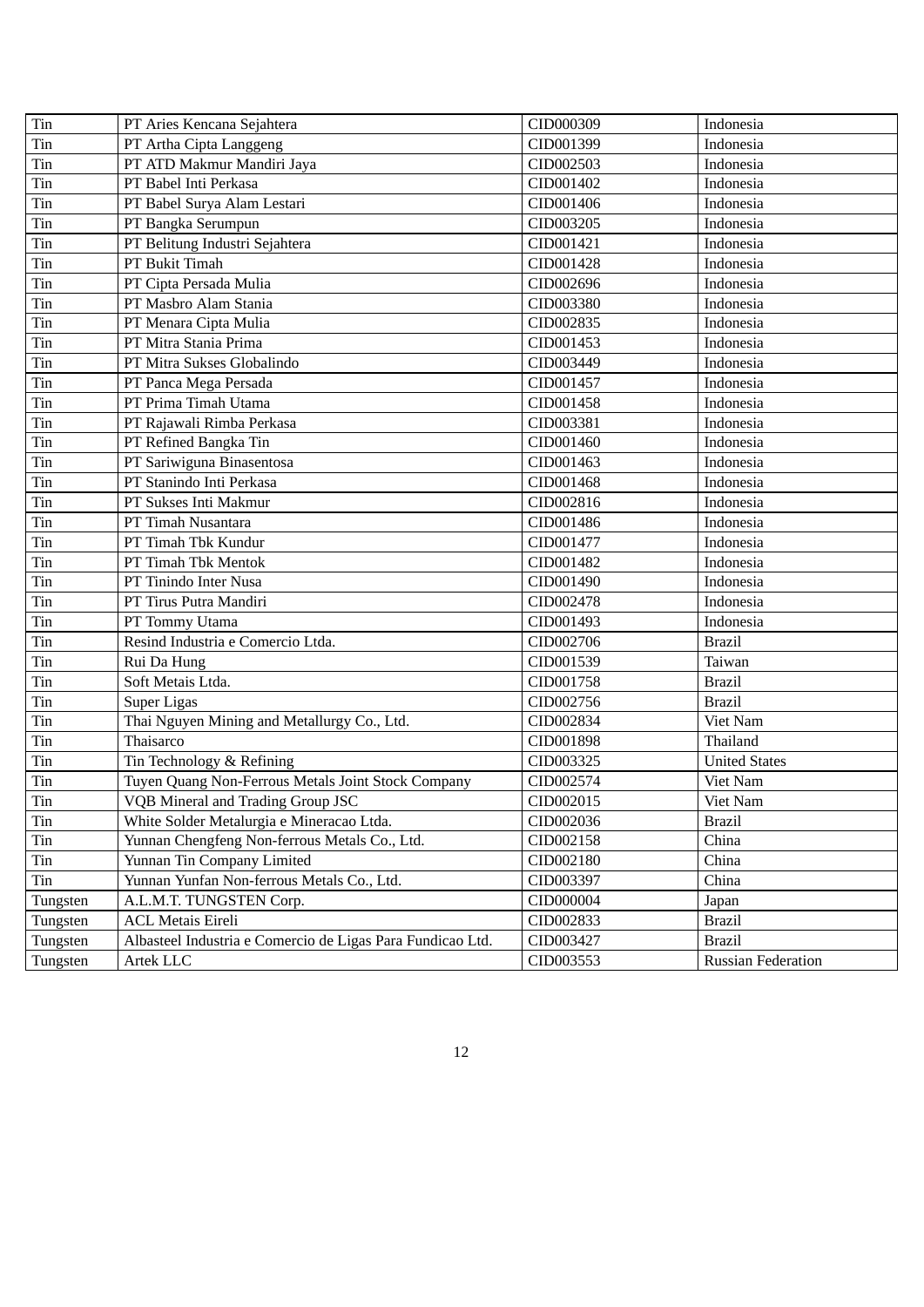| Tungsten | Asia Tungsten Products Vietnam Ltd.                                | CID002502 | Viet Nam                  |
|----------|--------------------------------------------------------------------|-----------|---------------------------|
| Tungsten | Chenzhou Diamond Tungsten Products Co., Ltd.                       | CID002513 | China                     |
| Tungsten | China Molybdenum Co., Ltd.                                         | CID002641 | China                     |
| Tungsten | Chongyi Zhangyuan Tungsten Co., Ltd.                               | CID000258 | China                     |
| Tungsten | CNMC (Guangxi) PGMA Co., Ltd.                                      | CID000281 | China                     |
| Tungsten | Cronimet Brasil Ltda                                               | CID003468 | <b>Brazil</b>             |
| Tungsten | Fujian Ganmin RareMetal Co., Ltd.                                  | CID003401 | China                     |
| Tungsten | Fujian Xinlu Tungsten                                              | CID003609 | China                     |
| Tungsten | Ganzhou Haichuang Tungsten Co., Ltd.                               | CID002645 | China                     |
| Tungsten | Ganzhou Huaxing Tungsten Products Co., Ltd.                        | CID000875 | China                     |
| Tungsten | Ganzhou Jiangwu Ferrotungsten Co., Ltd.                            | CID002315 | China                     |
| Tungsten | Ganzhou Seadragon W & Mo Co., Ltd.                                 | CID002494 | China                     |
| Tungsten | Global Tungsten & Powders Corp.                                    | CID000568 | <b>United States</b>      |
| Tungsten | Guangdong Xianglu Tungsten Co., Ltd.                               | CID000218 | China                     |
| Tungsten | H.C. Starck Tungsten GmbH                                          | CID002541 | Germany                   |
| Tungsten | Hunan Chenzhou Mining Co., Ltd.                                    | CID000766 | China                     |
| Tungsten | Hunan Chunchang Nonferrous Metals Co., Ltd.                        | CID000769 | China                     |
| Tungsten | Hydrometallurg, JSC<br>CID002649                                   |           | <b>Russian Federation</b> |
| Tungsten | Japan New Metals Co., Ltd.                                         | CID000825 | Japan                     |
| Tungsten | Jiangwu H.C. Starck Tungsten Products Co., Ltd.                    | CID002551 | China                     |
| Tungsten | Jiangxi Gan Bei Tungsten Co., Ltd.                                 | CID002321 | China                     |
| Tungsten | Jiangxi Minmetals Gao'an Non-ferrous Metals Co., Ltd.<br>CID002313 |           | China                     |
| Tungsten | Jiangxi Tonggu Non-ferrous Metallurgical & Chemical Co.,<br>Ltd.   | CID002318 | China                     |
| Tungsten | Jiangxi Xinsheng Tungsten Industry Co., Ltd.                       | CID002317 | China                     |
| Tungsten | Jiangxi Yaosheng Tungsten Co., Ltd.                                | CID002316 | China                     |
| Tungsten | Jingmen Dewei GEM Tungsten Resources Recycling Co., Ltd.           | CID003417 | China                     |
| Tungsten | JSC "Kirovgrad Hard Alloys Plant"                                  | CID003408 | Russian Federation        |
| Tungsten | Kennametal Fallon                                                  | CID000966 | <b>United States</b>      |
| Tungsten | Kennametal Huntsville                                              | CID000105 | <b>United States</b>      |
| Tungsten | KGETS CO., LTD.                                                    | CID003388 | Korea, Republic of        |
| Tungsten | Lianyou Metals Co., Ltd.                                           | CID003407 | Taiwan                    |
| Tungsten | <b>LLC</b> Vostok                                                  | CID003643 | <b>Russian Federation</b> |
| Tungsten | Malipo Haiyu Tungsten Co., Ltd.                                    | CID002319 | China                     |
| Tungsten | Masan High-Tech Materials                                          | CID002543 | Viet Nam                  |
| Tungsten | Moliren Ltd.                                                       | CID002845 | <b>Russian Federation</b> |
| Tungsten | Niagara Refining LLC                                               | CID002589 | <b>United States</b>      |
| Tungsten | NPP Tyazhmetprom LLC                                               | CID003416 | <b>Russian Federation</b> |
| Tungsten | OOO "Technolom" 1                                                  | CID003614 | <b>Russian Federation</b> |
| Tungsten | OOO "Technolom" 2                                                  | CID003612 | <b>Russian Federation</b> |
| Tungsten | Philippine Chuangxin Industrial Co., Inc.                          | CID002827 | Philippines               |
| Tungsten | TANIOBIS Smelting GmbH & Co. KG                                    | CID002542 | Germany                   |
| Tungsten | <b>Unecha Refractory Metals Plant</b>                              | CID002724 | <b>Russian Federation</b> |